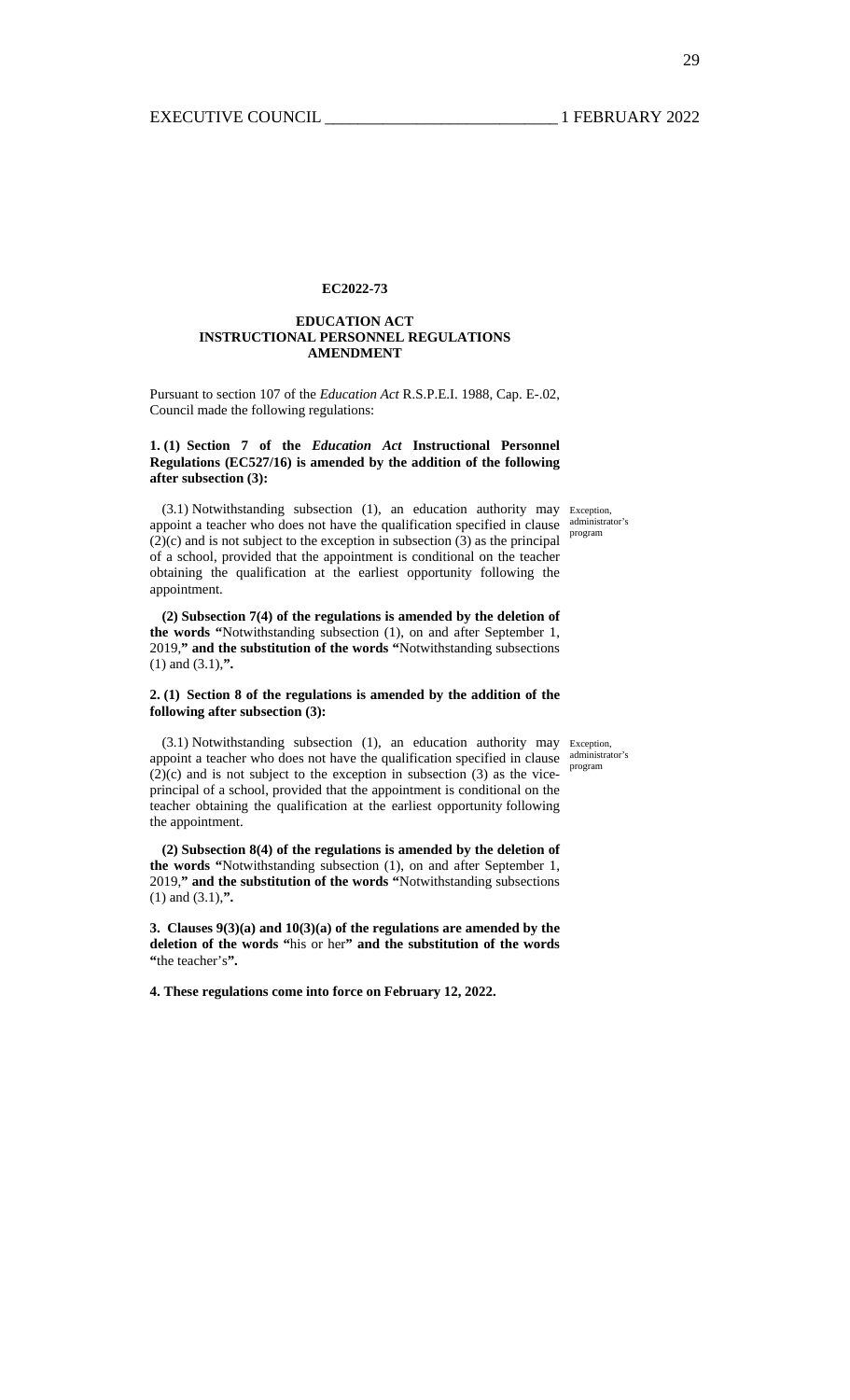## **EXPLANATORY NOTES**

**SECTION 1** amends section 7 of the regulations by adding a new subsection (3.1), which permits an education authority to appoint a teacher as a principal despite the teacher not having completed a particular administrator's program or equivalent. It also amends subsection 7(4) of the regulations to provide that the exception in subsection 7(4) operates regardless of the new subsection.

**SECTION 2** amends section 8 of the regulations by adding a new subsection (3.1), which permits an education authority to appoint a teacher as a vice-principal despite the teacher not having completed a particular administrator's program or equivalent. It also amends subsection 8(4) of the regulations to provide that the exception in subsection 8(4) operates regardless of the new subsection.

**SECTION 3** amends clauses 9(3)(a) and 10(3)(a) of the regulations to substitute gender-neutral language.

**SECTION 4** provides for the commencement of these regulations.

# **EC2022-74**

# EXECUTIVE COUNCIL ACT MINISTER OF ECONOMIC GROWTH, TOURISM AND CULTURE AUTHORITY TO ENTER INTO AN AGREEMENT (CONTRIBUTION AGREEMENT) WITH THE GOVERNMENT OF CANADA

 Pursuant to clause 10(a) of the *Executive Council Act* R.S.P.E.I. 1988, Cap. E-12 Council authorized the Minister of Economic Growth, Tourism and Culture, as Minister responsible for Tourism PEI, to enter into an agreement with the Government of Canada, as represented by the Minister responsible for the Atlantic Canada Opportunities Agency, to set the terms and conditions to support a project to develop a tourism strategy in Prince Edward Island, effective upon the last party signing to February 28, 2022, such as more particularly described in the draft agreement.

## **EC2022-75**

# EXECUTIVE COUNCIL ACT MINISTER OF SOCIAL DEVELOPMENT AND HOUSING AUTHORITY TO ENTER INTO AN AGREEMENT (LETTER OF AGREEMENT) WITH THE GOVERNMENT OF CANADA

 Pursuant to clause 10(a) of the *Executive Council Act* R.S.P.E.I. 1988, Cap. E-12 Council authorized the Minister of Social Development and Housing to enter into an agreement with the Government of Canada, as represented by the Minister of Employment and Social Development to set the terms and conditions to allow for the sharing of personal information with respect to the income replacement benefits programs, under the *Canada Recovery Benefit Act*, effective upon the last party signing, such as more particularly described in the draft agreement.